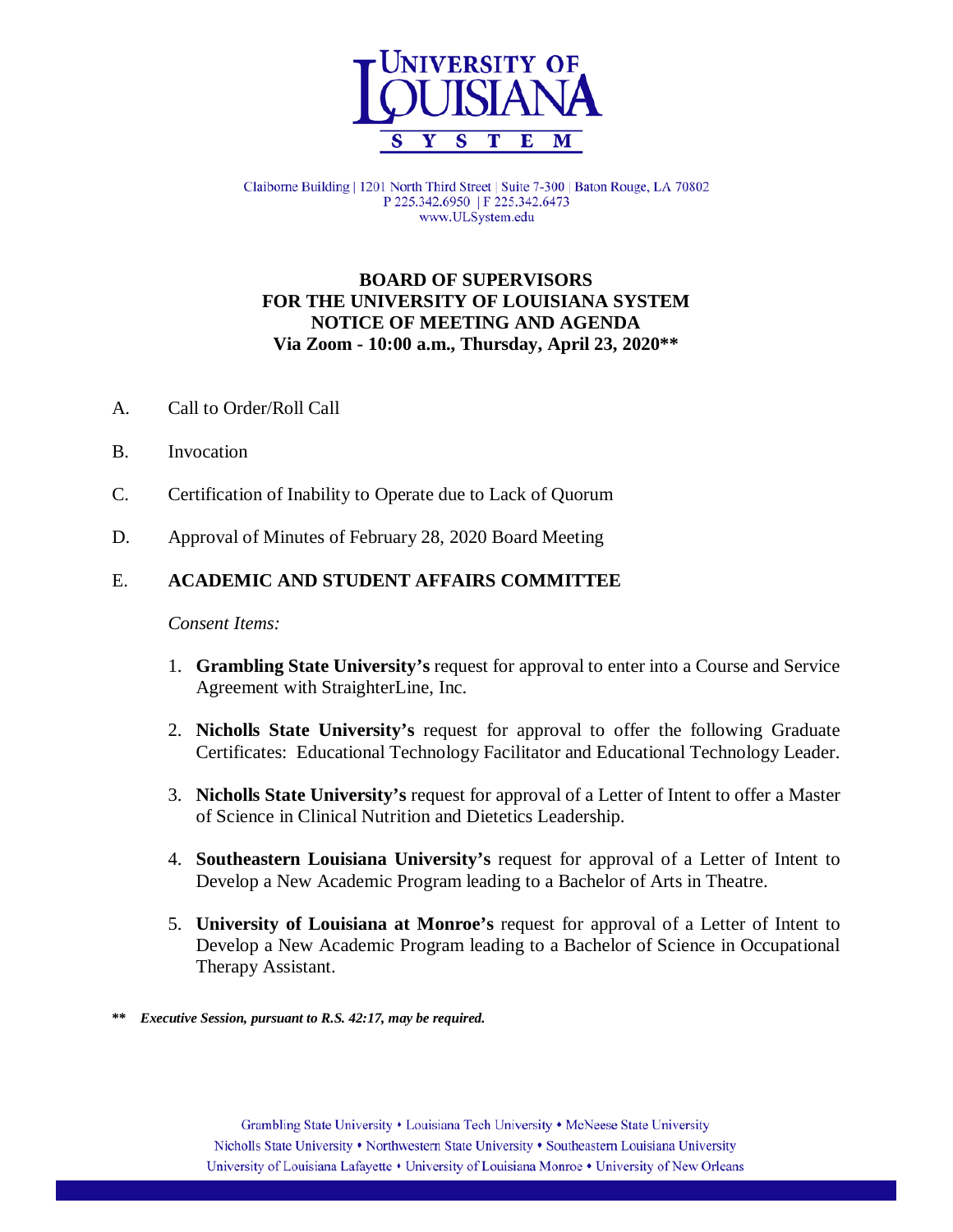Board of Supervisors for the University of Louisiana System Agenda April 23, 2020 Page 2

- 6. **University of Louisiana at Monroe's** request on behalf of the Edward Via College of Osteopathic Medicine (VCOM) for approval of an Agreement between VCOM and the University of Louisiana System.
- 7. COVID-19 Guidelines
- 8. Policy and Procedures Memorandum (PPM) M-23, Mental Health.
- 9. Other Business

# F. **ATHLETIC COMMITTEE**

*Consent Items:*

- 1. **McNeese State University's** request for approval of a contract with Ms. Kacie Cryer, Head Women's Basketball Coach, effective April 15, 2020.
- 2. **University of Louisiana at Monroe's** request for approval of a revised Athletic Home Game Complimentary Ticket Policy.
- 3. COVID-19's Impact on Athletics, Scholarships, and Events
- 4. Other Business

# G. **FACILITIES PLANNING COMMITTEE**

### *Consent Items:*

- 1. **Nicholls State University's** request for approval to sell the Theodore Louis Duhé Building located at 235 Civic Center Boulevard, Houma, Louisiana through legislative act to the START Corporation, a local 501(c)3 non-profit.
- 2. **Southeastern Louisiana University's** request for approval to enter into a Ground Lease Agreement with the Lions Athletic Association to replace the artificial turf on the football field at Strawberry Stadium, pursuant to La. R.S. 17:3361.
- 3. **University of Louisiana at Lafayette's**request for approval to demolish two Billeaud Hall Greenhouse buildings as a part of the new seating park/plaza for students.
- 4. **University of Louisiana at Monroe's** request for approval to name the ULM Child Development Center the *Emily Williamson Laboratory School*.
- 5. **University of Louisiana at Monroe's** request for approval to name the Financial Aid Suite inside of Sandel Hall "*Dr. Charles R. McDonald Financial Aid Suite*."
- 6. Other Business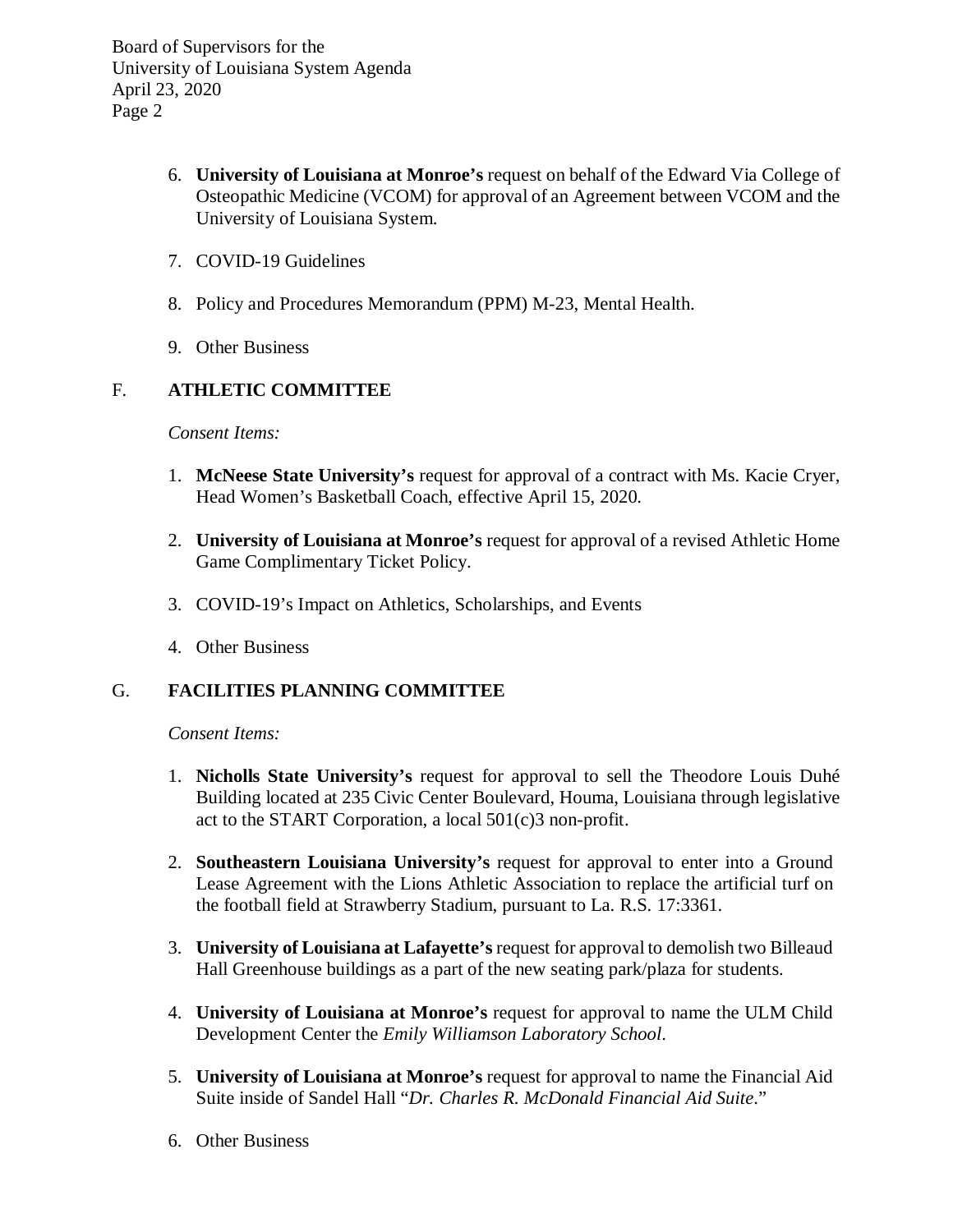Board of Supervisors for the University of Louisiana System Agenda April 23, 2020 Page 3

### H. **FINANCE COMMITTEE**

#### *Consent Items:*

- 1. **Louisiana Tech University's** request for approval to increase the contract tuition rate for students enrolled at Barksdale Air Force Base effective Summer Quarter 2020.
- 2. **Northwestern State University's** request for approval to establish a Nurse Anesthetist Fee.
- 3. **University of Louisiana System's** request for approval to establish LEQSF (8g) Endowed Professorships/Endowed Superior Graduate Student Scholarships/First Generation Scholarships as follows:

#### *Grambling State University*

Dr. Adrian and Mrs. Gilonda Butler Endowed Professorship in Cyber Security Delta Sigma Theta Sorority, Inc. – Delta Iota Endowed Student Scholarship Ruby Billups Standard of Excellence Endowed Scholarship Lonnie B. Smith Endowed Scholarship The Ruston Alumni Chapter's Family of Coach James Wicks Duncan Sr. Endowed Scholarship

#### *Louisiana Tech University*

Delbert and Shelia Chumley Endowed Professorship in College of Business Ray and Dorothy Young Family Endowed Professorship AgScience Ray and Dorothy Young Endowed Professorship in AgScience Rick and Lisa Shirley Endowed Professorship

#### *University of Louisiana at Lafayette*

Drs. Chuck and Sue Lein/BORSF Endowed Professorship in Music Business  *(name change from Drs. Chuck and Sue Lein/BORSF Endowed Professorship in Management)*

- 4. **University of New Orleans'** request for approval to refund Series 2014 Bonds, University of New Orleans Research and Technology Foundation, Inc. – Student Housing Project.
- 5. **University of Louisiana System's** recommendation to approve Campus Housing and Meal Plan Rates, Auxiliary Rates, Energy Surcharge, and Non-Governmental Charges for Academic Year 2020-21.
- 6. **University of Louisiana System's** report of internal and external audit activity for the period of February 24 to April 19, 2020.